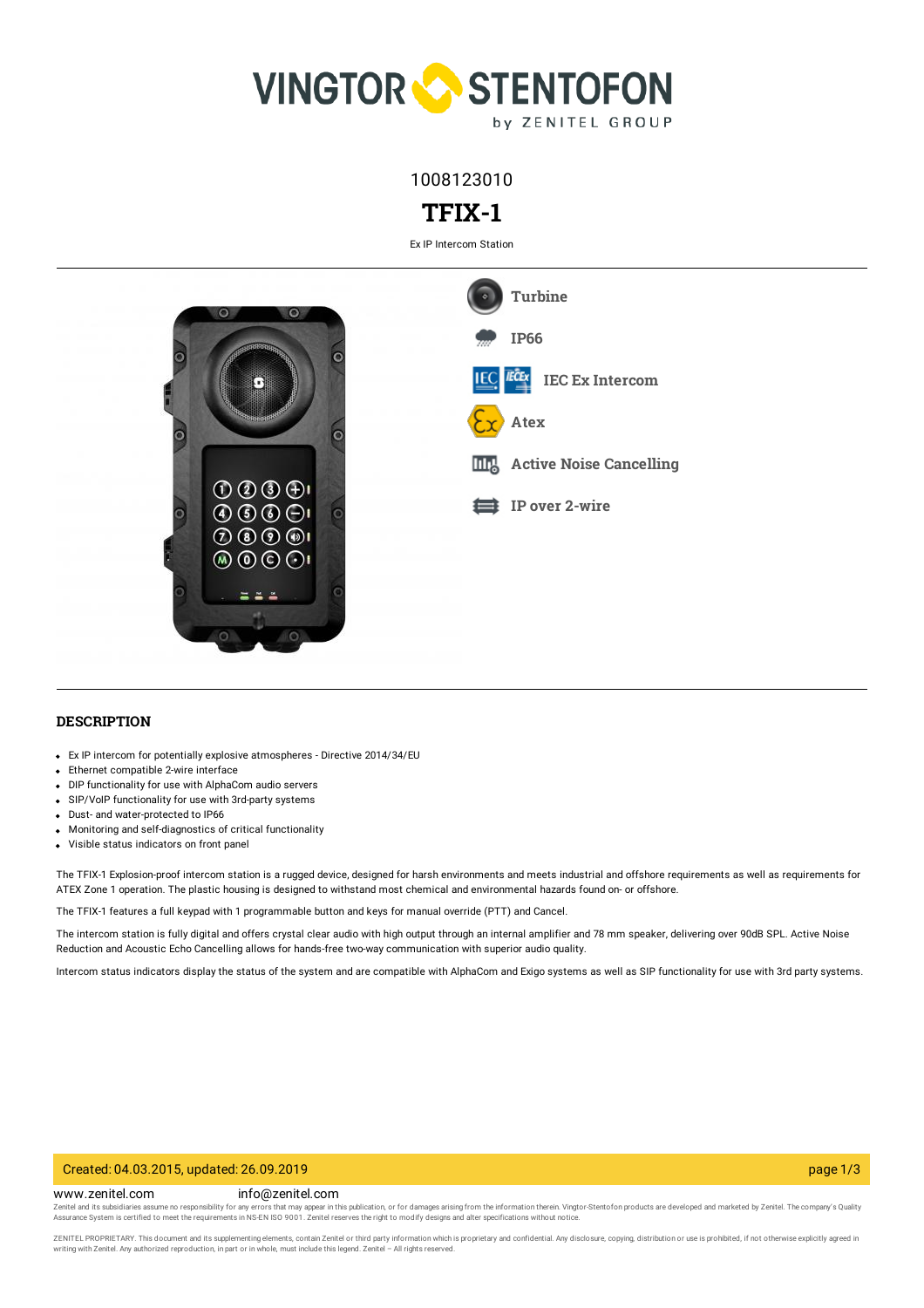### **SPECIFICATIONS**

### **MECHANICAL**

| MEVONIVAL                 |                                                                                 |
|---------------------------|---------------------------------------------------------------------------------|
| Dimensions                | 345 x 178 x 101 mm                                                              |
| Weight                    | 4 kg                                                                            |
| Mounting                  | On-wall box (included)                                                          |
| Color                     | Black                                                                           |
| <b>ENVIRONMENTAL</b>      |                                                                                 |
| Operating temperature     | -20 $^{\circ}$ C to +60 $^{\circ}$ C                                            |
| Storage temperature       | -40°C to +70°C                                                                  |
| Operating humidity        | 10% to 95% RH (non-condensing)                                                  |
| Storage humidity          | 10% to 95% RH (non-condensing)                                                  |
| Air pressure              | 600 hPa to 1200 hPa                                                             |
| IP rating                 | IP64 in accordance with IEC 60079-0                                             |
|                           | IP66 in accordance with EN 60945                                                |
| IK rating                 | 7J for enclosure                                                                |
|                           | 4J for cable glands                                                             |
| <b>ELECTRICAL</b>         |                                                                                 |
| PoE                       | NO, proprietary 2-wire data- and power bus                                      |
| Power consumption         | 4.2 W (idle) to 8 W (max)                                                       |
| DC power                  | <b>24 VDC</b>                                                                   |
| <b>NETWORK</b>            |                                                                                 |
| Connection                | 2 x 2-wire                                                                      |
| Connection type           | Screw terminals                                                                 |
| Functions                 | Auto negotiating                                                                |
| Built-in switch           | N/A                                                                             |
| Compatibility             | SIP, AlphaCom™, Pulse™, G.711, G.722, G.729, HD Voice                           |
| <b>INPUTS AND OUTPUTS</b> |                                                                                 |
| Handheld Microphone       | Microphone (bal), PTT                                                           |
| Handset                   | Microphone (bal), Speaker (bal) + PTT                                           |
| Headset                   | Microphone (bal), Speaker (bal), + PTT                                          |
| Digital inputs/outputs    | N <sub>O</sub>                                                                  |
| Relay outputs             | NO.                                                                             |
| Audio                     | Yes, for audio accessories                                                      |
| Aux power                 | Provided by network cable                                                       |
| <b>CERTIFICATIONS</b>     |                                                                                 |
| Immunity                  | EN 60945, EN 61000-6-2                                                          |
| Emission                  | EN 60945, EN 61000-6-3, EN 61000-6-4                                            |
| CENELEC safety standards  | EN 60079-0: 2012, EN 60079-7: 2007, EN 60079-11: 2012, EN 60079-18: 2009        |
| IEC safety standards      | IEC 60079-0: 2011, IEC 60079-7: 2006-07, IEC 60079-11: 2011, IEC 60079-18: 2009 |
| Marking                   | II 2(2) G Ex e ib mb [ib] IIC T4 Gb -20°C $\leq$ Ta $\leq$ +60°C                |

# Created: 04.03.2015, updated: 26.09.2019 page 2/3

#### www.zenitel.com info@zenitel.com

Zenitel and its subsidiaries assume no responsibility for any errors that may appear in this publication, or for damages arising from the information therein. Vingtor-Stentofon products are developed and marketed by Zenite

ZENITEL PROPRIETARY. This document and its supplementing elements, contain Zenitel or third party information which is proprietary and confidential. Any disclosure, copying, distribution or use is prohibited, if not otherw